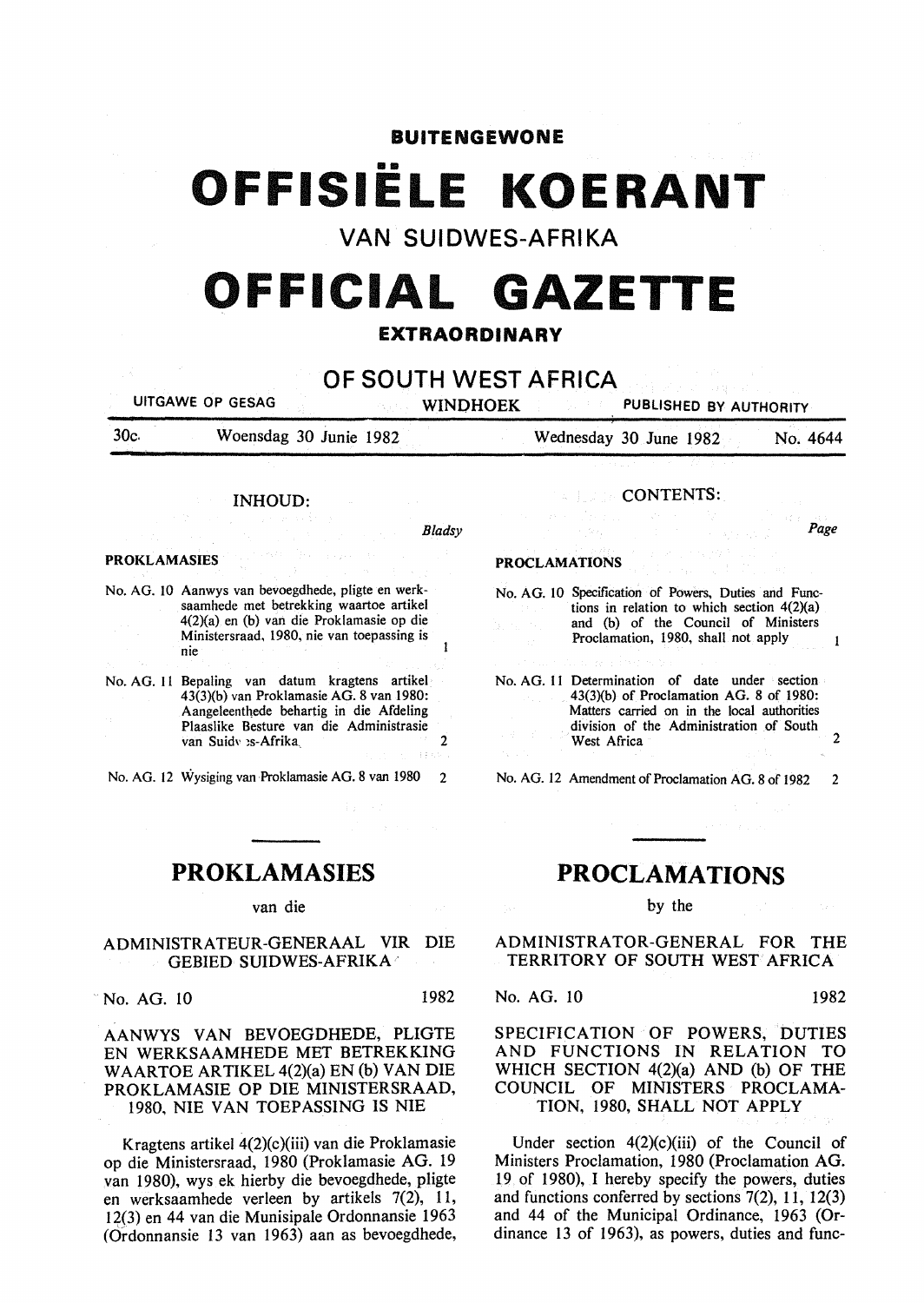pligte en werksaamhede met betrekking waartoe die bepalings van artikel 4(2}(a) en (b) van genoemde Proklamasie nie van toepassing is nie.

#### D. J. HOUGH

Administrateur-generaal Windhoek, 22 Junie 1982

No. AG. 11 1982

#### BEPALING VAN DATUM KRAGTENS ARTIKEL 43(3)(b) VAN PROKLAMASIE AG. 8 VAN 1980: AANGELEENTHEDE BEHARTIG IN DIE AFDELING PLAASLIKE BESTURE VAN DIE ADMINISTRASIE VAN SUIDWES-AFRIKA

Kragtens subartikel (3) van artikel 43 van die Proklamasie op Verteenwoordigende Owerhede, 1980 (Proklamasie AG. 8 van 1980), bepaal ek hierby dat die bepalings van subartikel (1) van genoemde artikel 43 op *i* Julie 1982 ophou om ten opsigte van die Uitvoerende Komitee van die Blankes, 'n lid van daardie Uitvoerende Komitee en die administrasie van 'n aangeleentheid kragtens genoemde bepalings van toepassing te wees vir sover dit sodanige administrasie van enige aangeleentheid wat nie 'n in die Bylae by genoemde Proklamasie omskrewe aangeleentheid is nie en waarvan die administrasie onmiddellik voor 1 Junie 1980 deur die Administrasie van Suidwes-Afrika in sy Afdeling Plaaslike Besture behartig is, betref.

D. J. HOUGH

Administrateur-generaal Windhoek, 22 Junie 1982

No. AG. 12 1982

*(Deur. die Staatspresident goedgekeur op 28 Junie 1982)* 

#### WYSIGING VAN PROKLAMASIE AG. 8 VAN 1980

Kragtens die bevoegdheid my verleen by Proklamasie 181 van 19 Augustus 1977, maak ek hierby die wette in die Bylae vervat.

#### D.J. HOUGH

Administrateur-generaal Windhoek, 23 Junie 1982

tions in relation to which the provisions of section 4(2)(a) and (b) of the said Proclamation shall not apply.

D. J. HOUGH

Administrator-General Windhoek. 22 June 1982

No. AG. 11 1982

#### DETERMINATION OF DATE UNDER SECTION 43(3)(b) OF PROCLAMATION AG. 8 OF 1980: MATTERS CARRIED ON IN THE LOCAL AUTHORITIES DIVISION OF THE ADMINISTRATION QF SOUTH WEST AFRICA

Under subsection (3) of section 43 of the Representative Authorities Proclamation, 1980 (Proclamation AG. 8 of 1980), I hereby determine that the provisions of subsection (1) of the said section 43 shall on 1 July 1982 cease to apply to the Executive Committee of the Whites, any member of that Executive Committee and the administration of any matter under the said provisions in so far as such administration of any matter, which is not a matter defined in the Schedule to the said Proclamation, and of which the administration was carried on by the Administration of South West Africa in its Local Authorities Division immediately before 1 June 1980, is concerned.

D. J. HOUGH

Administrator-General

No. AG. 12

1982

Windhoek, 22 June 1982

*(Approved by the State President on 28 June 1982)* 

#### AMENDMENT OF PROCLAMATION AG. 8 OF 1980

Under the powers vested in me by Proclamation 181 of 19 August 1977, I hereby make the laws set out in the Schedule.

D.J. HOUGH

Administrator-General Windhoek, 23 June 1982